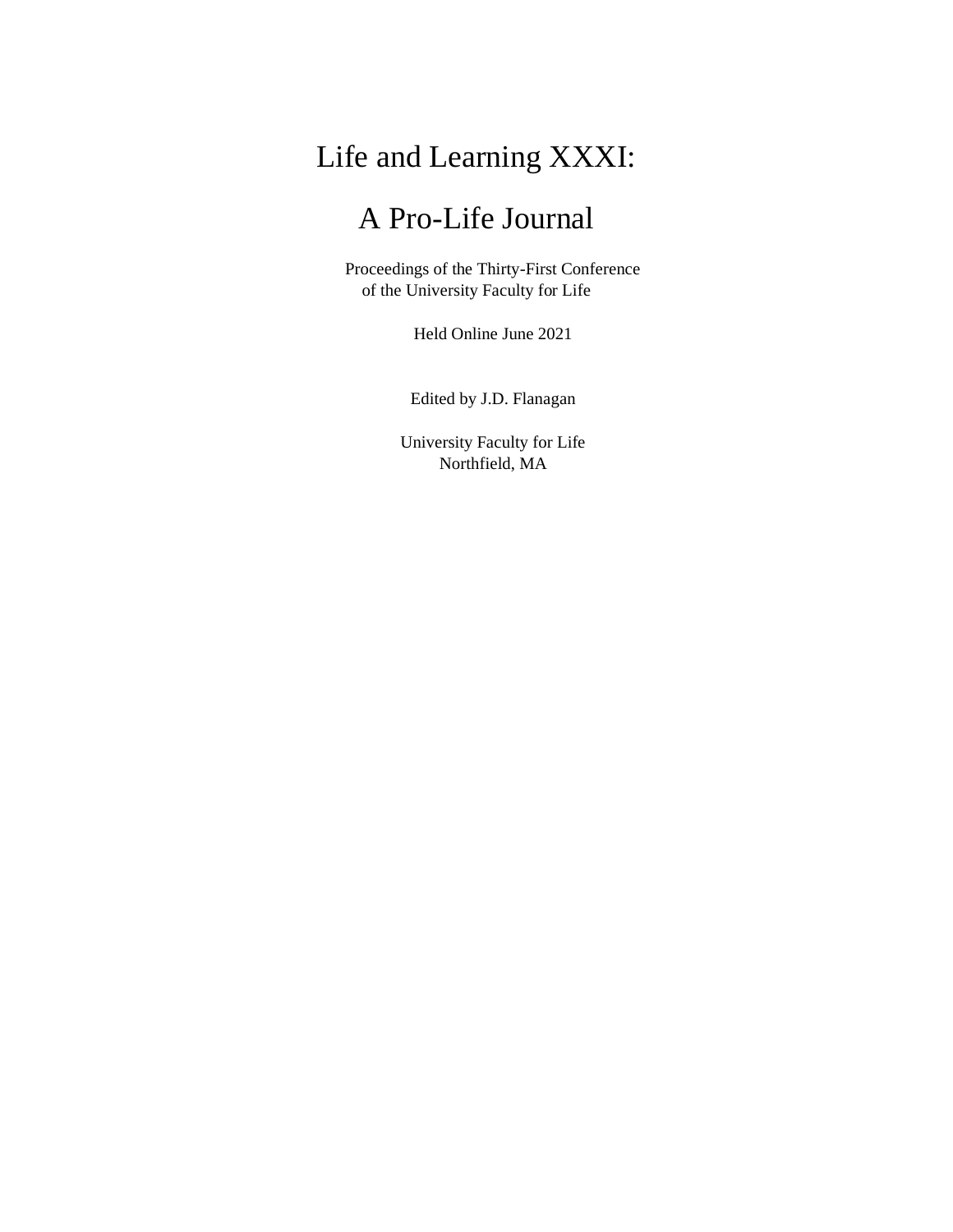### UFFL Life and Learning Conference XXXI

All articles linked below are available in **.pdf** format.

**PREFACE** 

Preface *R. Mary Hayden Lemmons, Ph.D.*

MEDICAL PERSPECTIVES

Unmasking the Truth About Chemical Abortions *Kathleen Raviele*

#### PHILOSOPHICAL AND THEOLOGICAL PERSPECTIVES

Biopolitics, Sexuality, and Women *Angela Franks*

The False, the Evil, and the Ugly: A Critique of Margaret Kamitsuka's Defense of Abortion *Charles K. Bellinger*

How Not to Defend the Unborn *David Hershenov and Philip A. Reed*

POLITICAL AND LEGAL PERSPECTIVES

In Search for An Authentic Reproductive Justice *Erika Bachiochi*

The Constitutionality of Laws Banning Down Syndrome Abortions *Richard Myers*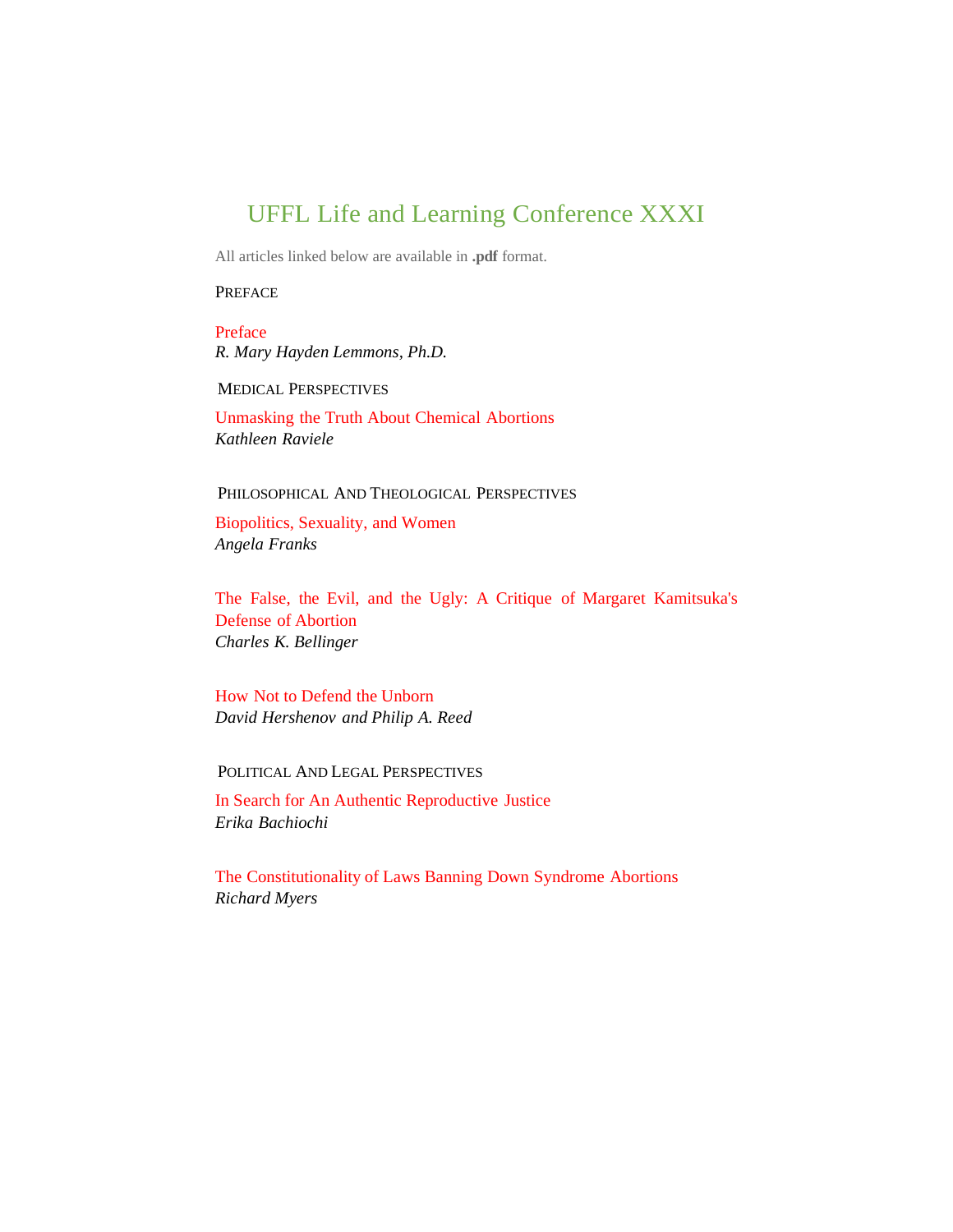Half a Century of Strife: The Abortion Controversy's Inescapable Centrality in Modem American History *Keith Cassidy* LITERARY PERSPECTIVES

Anna Laetitia Barbauld: Poet of Pregnancy among the Romantic Radicals *Bernadette Waterman Ward*

"He hath made Himself...weak enough, now into the world to come": The Embryo Christ in Lancelot Andrewes and John Donne *Theresa Kenney*

Fiction of the New Killers: Girls, Teenagers, and Other Misguided Female Feminists in Contemporary Young Adult Fiction on Abortion, Infanticide, and Euthanasia *Jeff Koloze*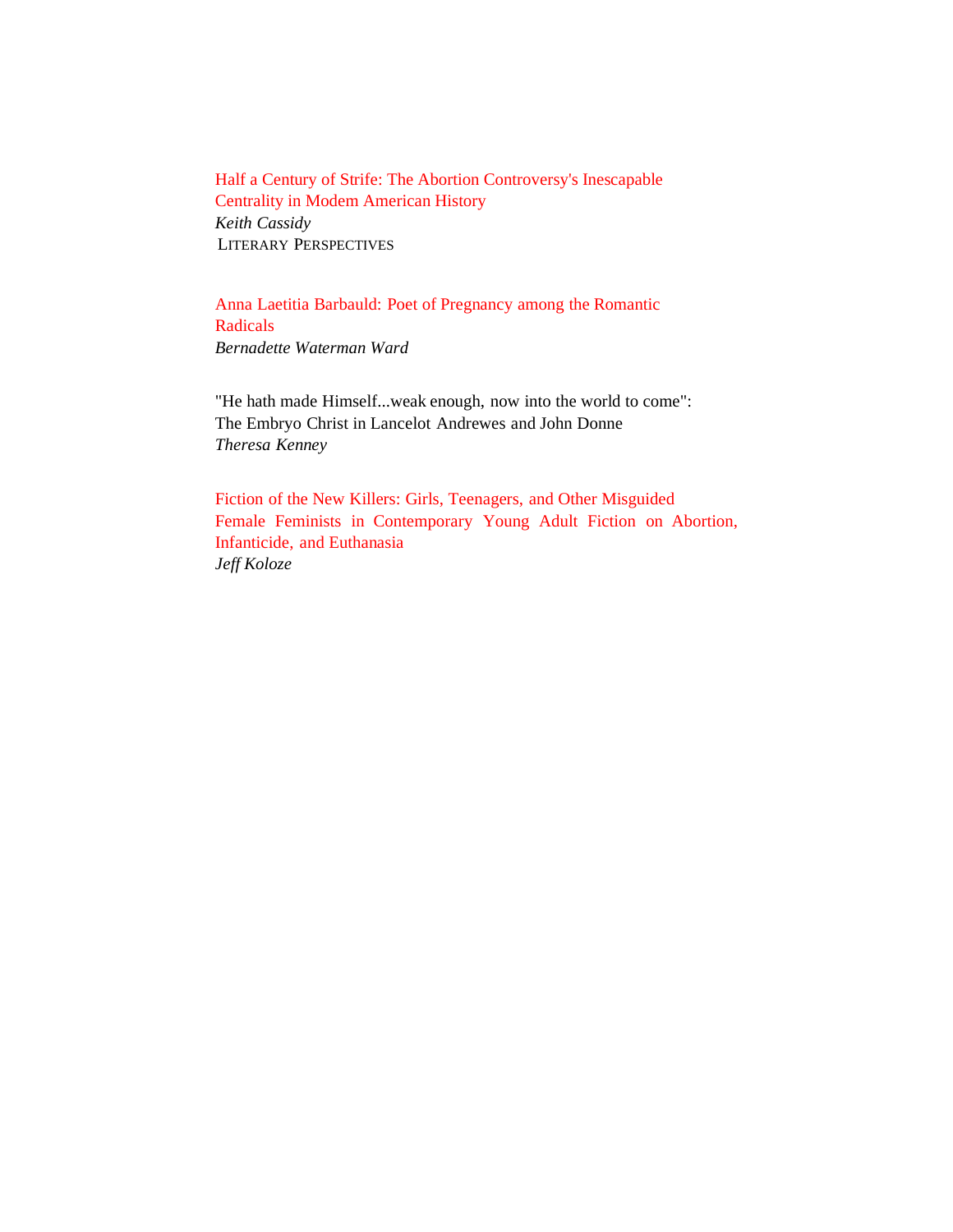### Preface

**THE THIRTY-FIRST CONFERENCE** of the University Faculty for Life was, like our previous meeting, held online. We owe a special  $\Box$  debt of gratitude to the University of St. Thomas for hosting this THE THIRTY-FIRST CONFERENCE of the University Faculty for<br>Life was, like our previous meeting, held online. We owe a special<br>debt of gratitude to the University of St. Thomas for hosting this<br>conference under such trying c four addresses, which are included in these *Proceedings,* along with six other papers from legal, philosophical, literary, and cultural perspectives.

The publication of these papers was delayed by the unexpected death of our brilliant editor and contributor Fr. Joseph Koterski, S.J., on August 9, 2021. Fr. Koterski was not only the founding editor of *Life and Learning* but also served as an esteemed member of the Board of Directors (1993-2021); Treasurer (1997-2006); Secretary (2006-2021); and associate professor of philosophy at Fordham University (1992-2021). He was a prodigious scholar, producing eleven books as author, editor, or translator; nearly 300 scholarly articles of various types; 53 homilies and spiritual reflections; and three audio/video courses for *The Great Courses*. In 2016, the University Faculty for Life awarded him the *Rupert & Timothy Award for Distinguished Contributions to Pro-Life Scholarship*. Father also led a robust life as a prayerful and very active priest. This unsigned appreciation of Fr. Koterski appeared in *Review for Religious on August 11, 2021.*:

His life was an enactment of the parable of the sower, constantly scattering the seed of the Gospel. As news of his untimely death spread, there was an outpouring of memories…from both those whose vocations he supported to priesthood or religious life and the laity.… He was renowned for his generosity, whether reviewing line-by-line chapters written by brother Jesuits, giving retreats, encouraging vocations, or arranging reading and study groups for interested students; he was constantly and selflessly giving of his time and energy to whoever came into his life. (https://www.reviewforreligious.com/innews/in-memoriam-fr-joseph-koterski-sj/ . Accessed 3.10.22.)

We are grateful that Don Flanagan, a retired English professor (B.A. Georgetown, Ph.D. University of Minnesota) has stepped in to edit these papers. Electronic versions of the papers and many of those delivered at previous UFFL conferences are available on our web site at www.uffl.org.